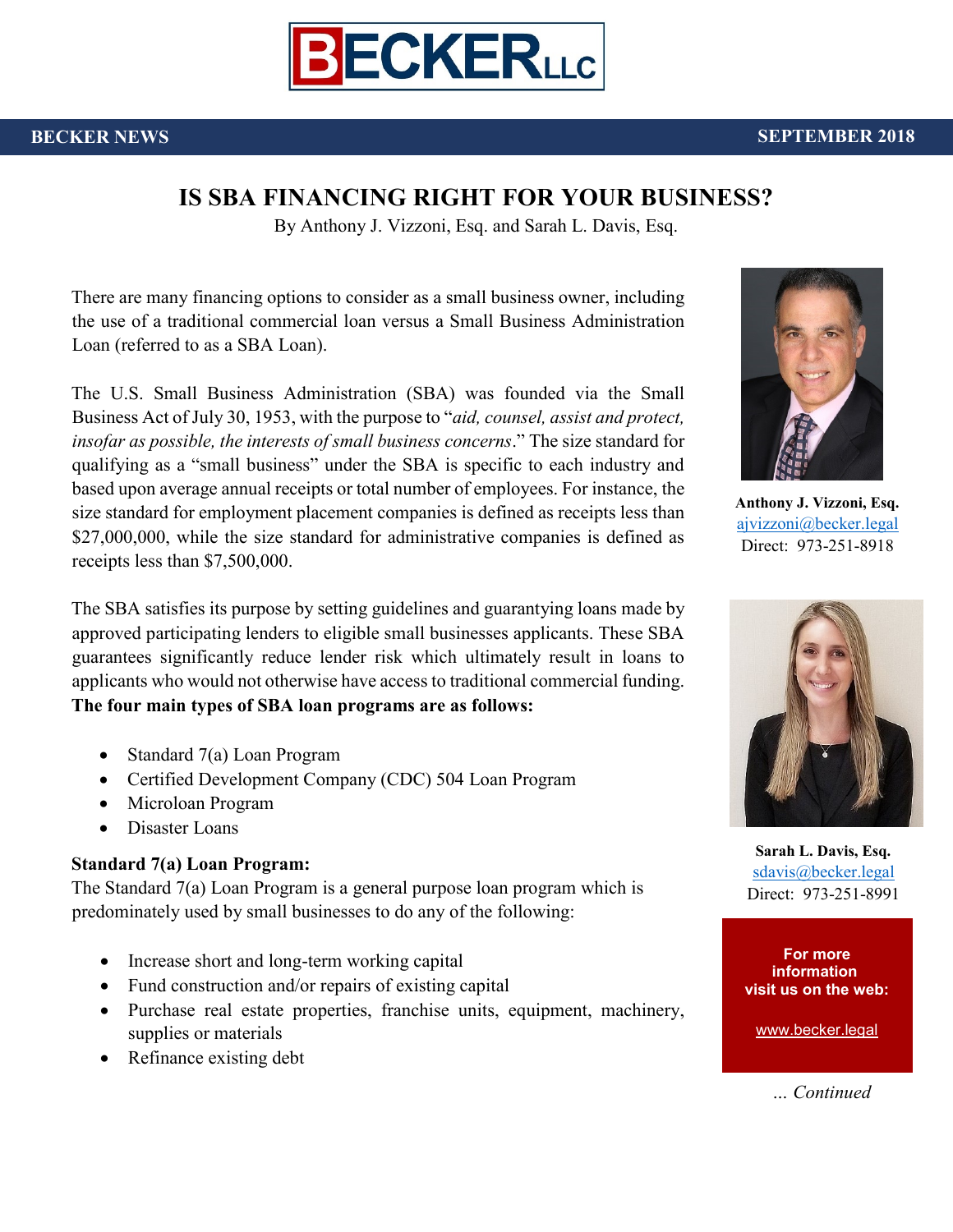

## **IS SBA FINANCING RIGHT FOR YOUR BUSINESS? /…***Cont'd.*

The Standard 7(a) Loan Program consists of a single loan from an SBA approved lender such as a bank, credit union, or specialized lender, which is guaranteed by the SBA as follows:

- $\bullet$  85% of loans up to \$150,000; and
- 75% of loans up to a maximum loan amount of \$5,000,000 (for a maximum guarantee of \$3,750,000)

As a result of the increased lender confidence due to the SBA guarantee, the Standard 7(a) Loan Program is typically able to offer longer financing terms than traditional commercial loans, potentially lower down payments and variable interest rates which can be negotiated by lenders and applicants. Balloon payments and call provisions are prohibited.

## **Certified Development Company (CDC) 504 Loan Program:**

Certified Development Companies (CDCs) are non-profit corporations regulated by the SBA. They work with participating lenders, both private sector and non-profit, to promote economic development within their communities by offering long-term fixed rate financing for major fixed assets, such as commercial real estate, buildings, equipment and machinery. The CDC 504 Loan Program can also be used to refinance certain existing commercial mortgages to a lower interest rate through its Debt Refinancing Program.

- The CDC 504 Loan Program consists of a third-party traditional commercial loan and a CDC debenture, which must be structured as follows:
- A third-party lender must provide a traditional commercial loan funding at least 50% of the total project costs;
- The participating CDC will then provide up to 40% of the remaining costs through a CDC debenture generally guaranteed by the SBA up to \$5,000,000; and
- The borrower must then provide the remaining financing costs (a minimum of 10%).

The current repayment terms under the CDC Loan Program are 20 years for real estate and 10 years for machinery and equipment. The repayment term for the third-party commercial loan must be at least seven years if the CDC 504 Loan is 10 years and at least 10 years if the CDC 504 Loan is 20 years. Interest rates for the CDC Loan are fixed in correlation with the current market rate for 5-year and 10-year U.S. Treasury issue, and third-party lender interest rates are required to be reasonable and published in the Federal Register. Like the Standard 7(a) Loan Program, balloon payments and call provisions are prohibited.

### **The Microloan Program:**

The Microloan Program specifically assists minority business owners (including women and veterans) and small businesses suffering from lack of credit, in the start-up of new or growing small businesses. It does this through the offering of small-scale loans for increased working capital or for the purchase of materials, supplies and equipment.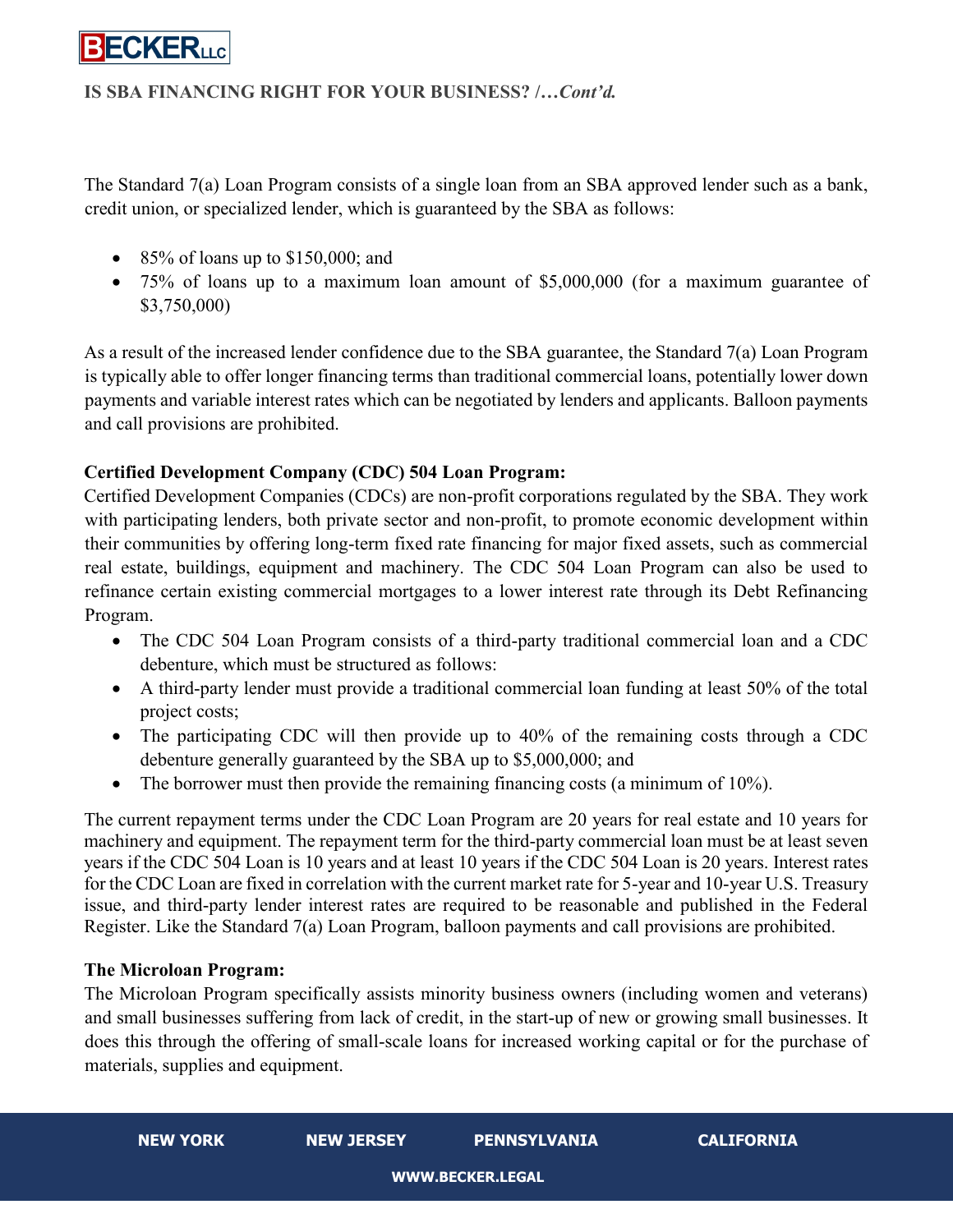

### **IS SBA FINANCING RIGHT FOR YOUR BUSINESS? /…***Cont'd.*

The SBA does not guarantee loans made through the Microloan Program in the same way as the Standard 7(a) Loan and CDC 504 Loan Programs. Rather, the SBA distributes funds directly to qualified and experienced community-based non-profit lenders (referred to as Micro-lender Intermediaries), who then administer the Microloans. While the maximum amount of the microloans are set by the SBA at \$50,000, with a maximum repayment term of six years, eligibility determinations are made at the discretion of each Micro-lender Intermediary. Interest rates are generally set between 8 to 13 percent.

#### **Disaster Loan Program:**

The Disaster Loan Program assists small business owners affected by natural disasters and other emergencies, after insurance and funding from the Federal Emergency Management Agency (FEMA) prove insufficient. Loans under this program, which are offered directly through the SBA, have a maximum loan amount of \$2,000,000 and a maximum repayment term of 30 years. Interest rates are fixed for the term of the loan and dependent upon whether the applicant has the ability to borrow from any other non-government sources.

### **Eligibility Requirements for all SBA Loans:**

It is no surprise that applicants seeking financing through an SBA program must overcome stringent eligibility requirements. For instance, at a minimum, all borrowers must:

- Be a for-profit business with limited exceptions;
- Conduct business in the United States:
- Have invested equity (time and money) into the business;
- Evidence strong business plans and relevant management experience;
- Evidence an ability to pay; and
- Have exhausted all other financing options.

In assessing whether SBA financing is appropriate for your business, one must certainly keep in mind the pros and cons of the SBA programs. While an SBA loan may seem very attractive, especially when no other options are available, the approval and closing process can be extremely grueling, time-consuming and expensive to say the least. In addition, the SBA guarantee fees can get quite expensive as the loan amounts increase.

**NEW YORK NEW JERSEY PENNSYLVANIA CALIFORNIA**